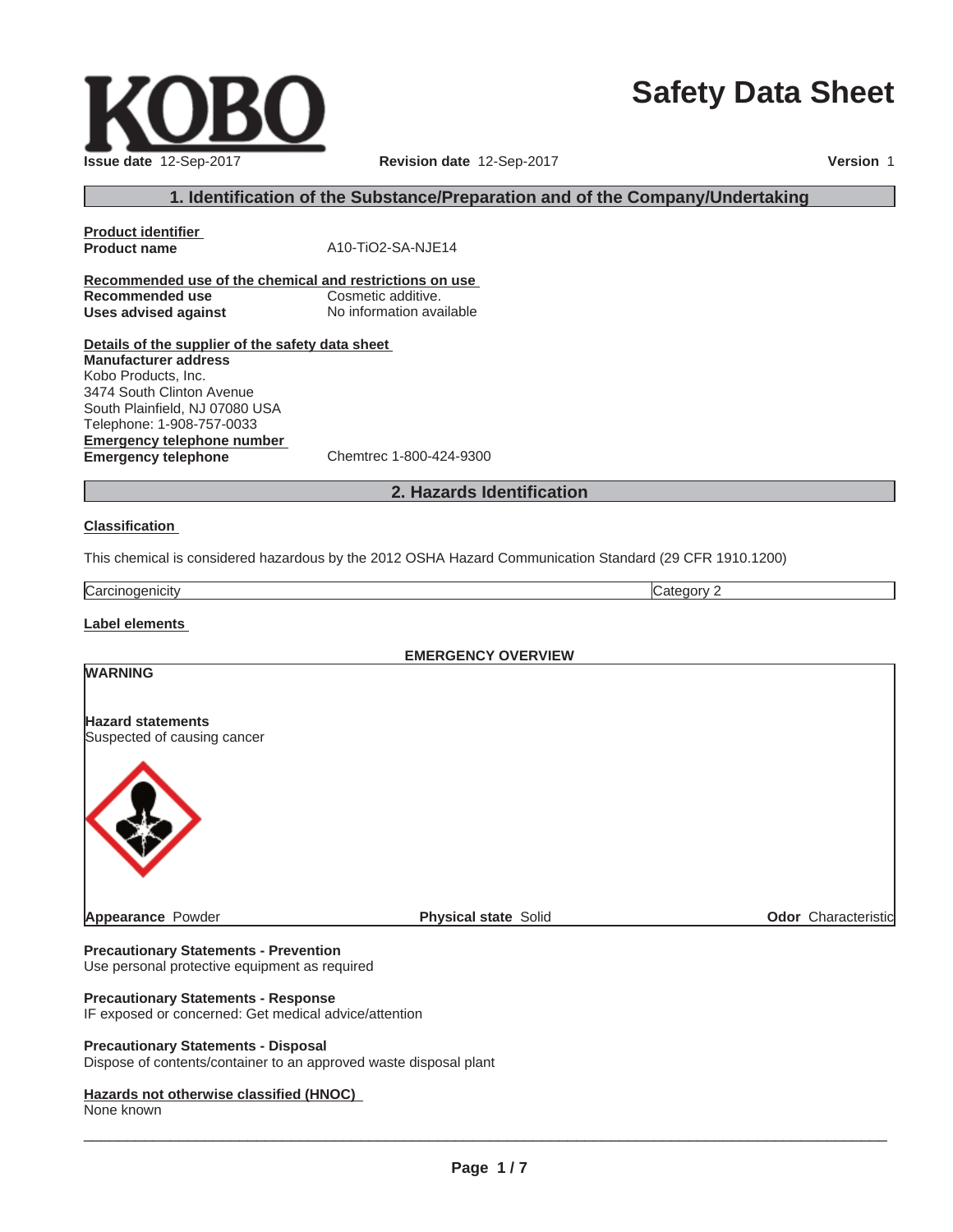#### **Other Information**

No information available

### **3. Composition/information on Ingredients**

 $\_$  ,  $\_$  ,  $\_$  ,  $\_$  ,  $\_$  ,  $\_$  ,  $\_$  ,  $\_$  ,  $\_$  ,  $\_$  ,  $\_$  ,  $\_$  ,  $\_$  ,  $\_$  ,  $\_$  ,  $\_$  ,  $\_$  ,  $\_$  ,  $\_$  ,  $\_$  ,  $\_$  ,  $\_$  ,  $\_$  ,  $\_$  ,  $\_$  ,  $\_$  ,  $\_$  ,  $\_$  ,  $\_$  ,  $\_$  ,  $\_$  ,  $\_$  ,  $\_$  ,  $\_$  ,  $\_$  ,  $\_$  ,  $\_$  ,

| <b>Chemical Name</b>   | <b>CAS No</b> | Weight-%      |
|------------------------|---------------|---------------|
| Titanium Dioxide       | 13463-67-7    | 68.0-83.0     |
| Joioba Esters          | 61789-91-1    | $5.0 - 12.0$  |
| Aluminum Hydroxide     | 21645-51-2    | $10.0 - 14.0$ |
| <b>Hydrated Silica</b> | 112926-00-8   | $3.0 - 6.0$   |

| 4. First aid measures                                                      |                                                                                                                                    |  |
|----------------------------------------------------------------------------|------------------------------------------------------------------------------------------------------------------------------------|--|
| <b>First aid measures</b>                                                  |                                                                                                                                    |  |
| <b>General advice</b>                                                      | If symptoms persist, call a physician.                                                                                             |  |
| Eye contact                                                                | Rinse immediately with plenty of water, also under the eyelids, for at least 15 minutes. If<br>symptoms persist, call a physician. |  |
| <b>Skin contact</b>                                                        | Wash off immediately with soap and plenty of water while removing all contaminated<br>clothes and shoes.                           |  |
| <b>Inhalation</b>                                                          | Remove to fresh air. If breathing is irregular or stopped, administer artificial respiration.                                      |  |
| Ingestion                                                                  | If swallowed, do not induce vomiting: seek medical advice immediately and show this<br>container or label.                         |  |
| Self-protection of the first aider                                         | Use personal protective equipment as required.                                                                                     |  |
| Most important symptoms and effects, both acute and delayed                |                                                                                                                                    |  |
| <b>Symptoms</b>                                                            | No known effects under normal use conditions.                                                                                      |  |
| Indication of any immediate medical attention and special treatment needed |                                                                                                                                    |  |
| Note to physicians                                                         | Effects of exposure (inhalation, ingestion or skin contact) to substance may be delayed.                                           |  |

### **5. Fire-fighting measures**

#### **Suitable extinguishing media**

Use extinguishing measures that are appropriate to local circumstances and the surrounding environment.

**Unsuitable extinguishing media** No information available.

**Specific hazards arising from the chemical** None in particular.

**Explosion data Sensitivity to mechanical impact None.<br>Sensitivity to static discharge** None. **Sensitivity to static discharge** 

**Protective equipment and precautions for firefighters**

Use personal protective equipment as required.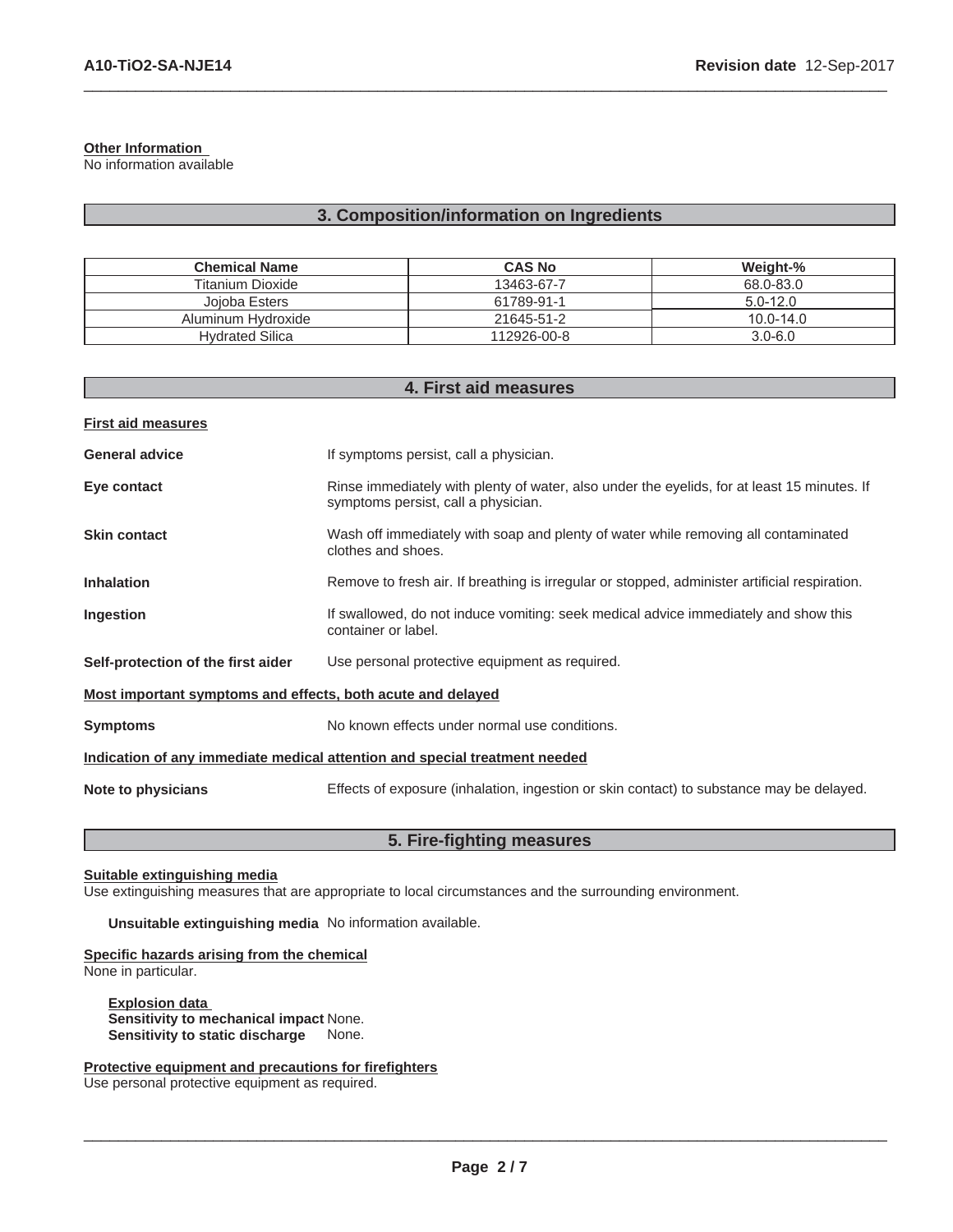| 6. Accidental release measures                               |                                                                                                                      |  |
|--------------------------------------------------------------|----------------------------------------------------------------------------------------------------------------------|--|
|                                                              | Personal precautions, protective equipment and emergency procedures                                                  |  |
| <b>Personal precautions</b>                                  | Use personal protective equipment as required. Avoid contact with eyes. Wash thoroughly<br>after handling.           |  |
| For emergency responders                                     | Use personal protective equipment as required.                                                                       |  |
| <b>Environmental precautions</b>                             | Collect spillage. Do not allow into any sewer, on the ground or into any body of water.                              |  |
| Methods and material for containment and cleaning up         |                                                                                                                      |  |
| <b>Methods for containment</b>                               | Prevent further leakage or spillage if safe to do so.                                                                |  |
| Methods for cleaning up                                      | Avoid creating dust. Sweep up and shovel into suitable containers for disposal.                                      |  |
| Prevention of secondary hazards                              | Clean contaminated objects and areas thoroughly observing environmental regulations.                                 |  |
|                                                              | 7. Handling and Storage                                                                                              |  |
| <b>Precautions for safe handling</b>                         |                                                                                                                      |  |
| Advice on safe handling                                      | Use personal protective equipment as required. Use only in well-ventilated areas. Wash<br>thoroughly after handling. |  |
| Conditions for safe storage, including any incompatibilities |                                                                                                                      |  |
| <b>Storage conditions</b>                                    | Keep container tightly closed in a dry and well-ventilated place. Store at ambient conditions.                       |  |
| Incompatible materials                                       | Strong oxidizing agents. Strong acids.                                                                               |  |

 $\_$  ,  $\_$  ,  $\_$  ,  $\_$  ,  $\_$  ,  $\_$  ,  $\_$  ,  $\_$  ,  $\_$  ,  $\_$  ,  $\_$  ,  $\_$  ,  $\_$  ,  $\_$  ,  $\_$  ,  $\_$  ,  $\_$  ,  $\_$  ,  $\_$  ,  $\_$  ,  $\_$  ,  $\_$  ,  $\_$  ,  $\_$  ,  $\_$  ,  $\_$  ,  $\_$  ,  $\_$  ,  $\_$  ,  $\_$  ,  $\_$  ,  $\_$  ,  $\_$  ,  $\_$  ,  $\_$  ,  $\_$  ,  $\_$  ,

### **8. Exposure Controls/Personal Protection**

#### **Control parameters**

#### **Exposure guidelines** .

| <b>Chemical Name</b>    | <b>ACGIH TLV</b>                   | <b>OSHA PEL</b>                          | <b>NIOSH IDLH</b>           |
|-------------------------|------------------------------------|------------------------------------------|-----------------------------|
| <b>Titanium Dioxide</b> | TWA: $10 \text{ mg/m}^3$           | TWA: $15 \text{ mg/m}^3$ total dust      | IDLH: $5000 \text{ mg/m}^3$ |
|                         |                                    | (vacated) TWA: $10 \text{ mg/m}^3$ total |                             |
|                         |                                    | dust                                     |                             |
| Aluminum Hydroxide      | TWA: 1 $mq/m3$ respirable fraction |                                          |                             |
| <b>Hydrated Silica</b>  |                                    | (vacated) TWA: $6 \text{ mg/m}^3$        |                             |
|                         |                                    | TWA: 20 mppcf                            |                             |
|                         |                                    | $(80)/(% SiO2)$ mg/m <sup>3</sup> TWA    |                             |

#### **Appropriate engineering controls**

**Engineering controls** Ensure adequate ventilation, especially in confined areas.

**Individual protection measures, such as personal protective equipment**

| Eye/face protection            | Wear safety glasses with side shields (or goggles).                                                                |
|--------------------------------|--------------------------------------------------------------------------------------------------------------------|
| Skin and body protection       | Wear protective gloves and protective clothing.                                                                    |
| <b>Respiratory protection</b>  | In case of insufficient ventilation, wear suitable respiratory equipment.                                          |
| General hygiene considerations | Handle in accordance with good industrial hygiene and safety practice. Wash contaminated<br>clothing before reuse. |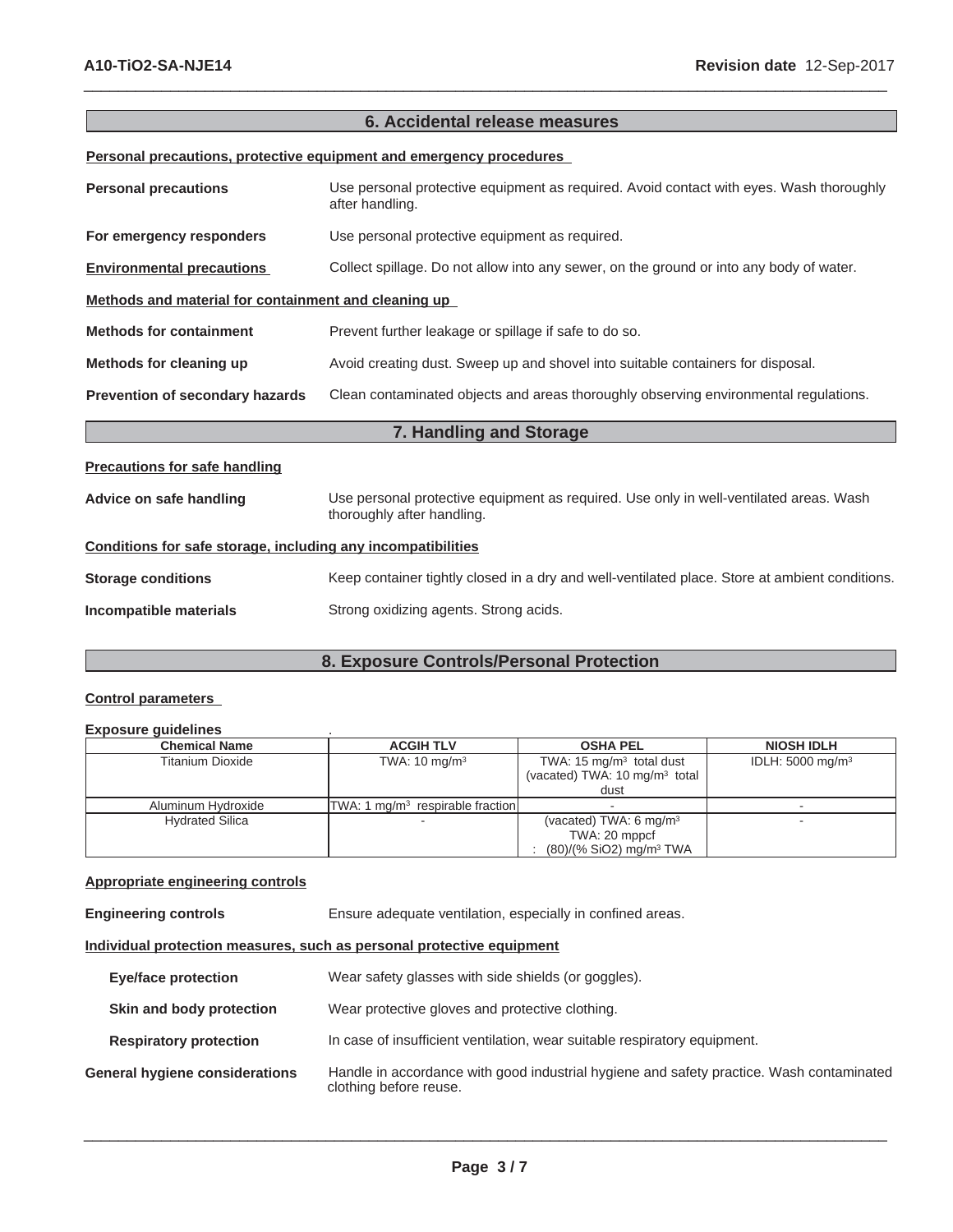### **9. Physical and Chemical Properties**

 $\_$  ,  $\_$  ,  $\_$  ,  $\_$  ,  $\_$  ,  $\_$  ,  $\_$  ,  $\_$  ,  $\_$  ,  $\_$  ,  $\_$  ,  $\_$  ,  $\_$  ,  $\_$  ,  $\_$  ,  $\_$  ,  $\_$  ,  $\_$  ,  $\_$  ,  $\_$  ,  $\_$  ,  $\_$  ,  $\_$  ,  $\_$  ,  $\_$  ,  $\_$  ,  $\_$  ,  $\_$  ,  $\_$  ,  $\_$  ,  $\_$  ,  $\_$  ,  $\_$  ,  $\_$  ,  $\_$  ,  $\_$  ,  $\_$  ,

#### **Information on basic physical and chemical properties**

| <b>Physical state</b><br>Appearance<br>Color                                                                                                                                                                                                                                                                                                                                                                                                                                                                                                                                                                                                                                | Solid<br>Powder<br>White                                                                                     | Odor<br><b>Odor threshold</b>                                                                                                                                                                                                                                                                                                                                                                                                                                                                                                                                 | Characteristic<br>No information available |
|-----------------------------------------------------------------------------------------------------------------------------------------------------------------------------------------------------------------------------------------------------------------------------------------------------------------------------------------------------------------------------------------------------------------------------------------------------------------------------------------------------------------------------------------------------------------------------------------------------------------------------------------------------------------------------|--------------------------------------------------------------------------------------------------------------|---------------------------------------------------------------------------------------------------------------------------------------------------------------------------------------------------------------------------------------------------------------------------------------------------------------------------------------------------------------------------------------------------------------------------------------------------------------------------------------------------------------------------------------------------------------|--------------------------------------------|
| <b>Property</b><br>рH<br>Melting point / freezing point<br>Boiling point / boiling range<br><b>Flash point</b><br><b>Evaporation rate</b><br>Flammability (solid, gas)<br><b>Flammability limit in air</b><br><b>Upper flammability limit</b><br><b>Lower flammability limit</b><br>Vapor pressure<br><b>Vapor density</b><br><b>Specific gravity</b><br><b>Water solubility</b><br>Solubility in other solvents<br><b>Partition coefficient</b><br><b>Autoignition temperature</b><br><b>Decomposition temperature</b><br><b>Kinematic viscosity</b><br><b>Dynamic viscosity</b><br><b>Explosive properties</b><br><b>Oxidizing properties</b><br><b>Other Information</b> | <b>Values</b><br>Insoluble in water                                                                          | Remarks •<br>No information available<br>No information available<br>No information available<br>No information available<br>No information available<br>No information available<br>No information available<br>No information available<br>No information available<br>No information available<br>No information available<br>No information available<br>No information available<br>No information available<br>No information available<br>No information available<br>No information available<br>No information available<br>No information available |                                            |
| <b>Softening point</b><br><b>Molecular weight</b><br>VOC content (%)<br><b>Density</b>                                                                                                                                                                                                                                                                                                                                                                                                                                                                                                                                                                                      | No information available<br>No information available<br>No information available<br>No information available |                                                                                                                                                                                                                                                                                                                                                                                                                                                                                                                                                               |                                            |

### **10. Stability and Reactivity**

**Reactivity** No data available

**Chemical stability** Stable under normal conditions.

## **Possibility of hazardous reactions**

**Bulk density** No information available

None under normal processing.

**Hazardous polymerization** Hazardous polymerization does not occur.

**Conditions to avoid** None known.

#### **Incompatible materials**

Strong oxidizing agents. Strong acids.

#### **Hazardous decomposition products**

None under normal use conditions.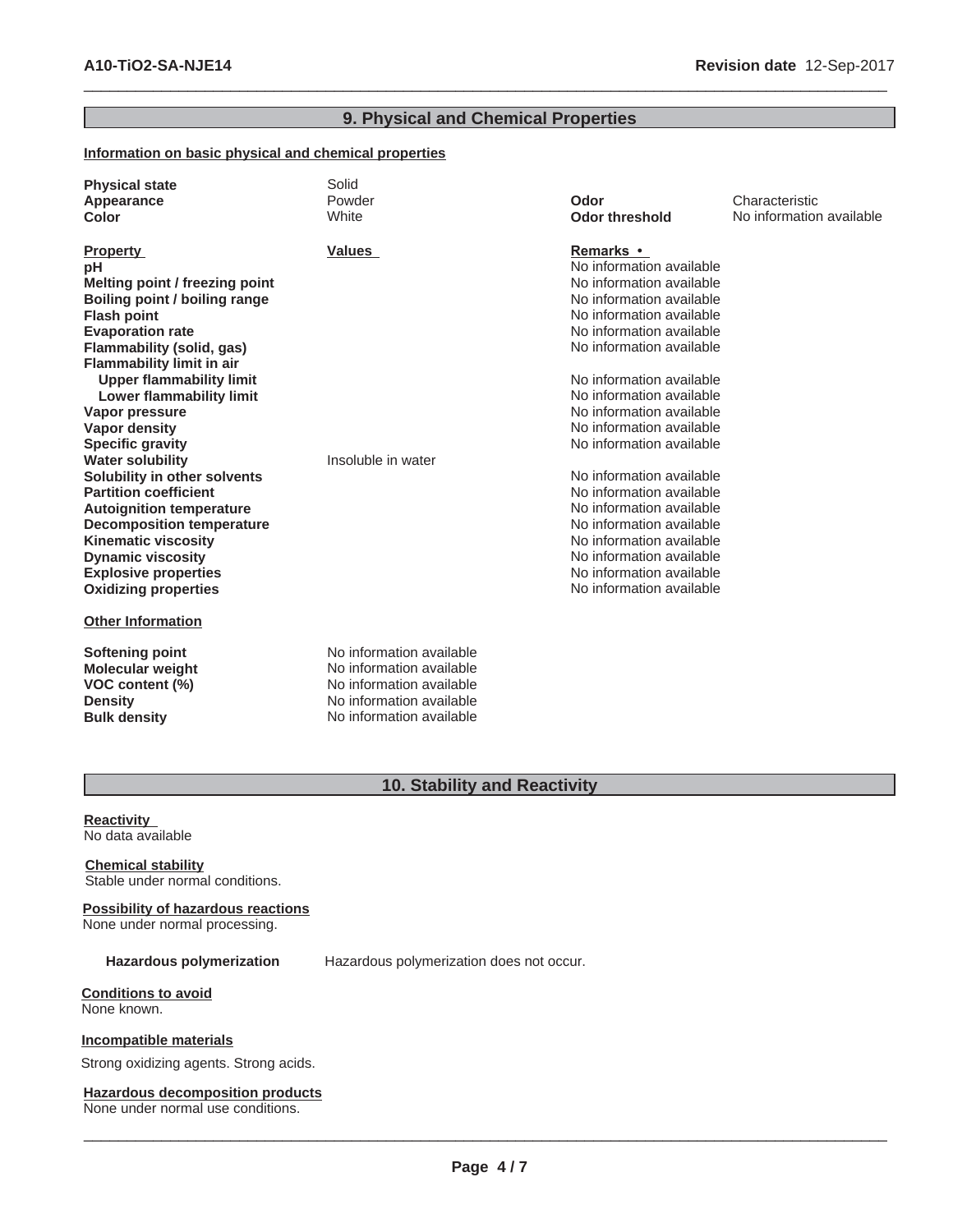### **11. Toxicological Information**

 $\_$  ,  $\_$  ,  $\_$  ,  $\_$  ,  $\_$  ,  $\_$  ,  $\_$  ,  $\_$  ,  $\_$  ,  $\_$  ,  $\_$  ,  $\_$  ,  $\_$  ,  $\_$  ,  $\_$  ,  $\_$  ,  $\_$  ,  $\_$  ,  $\_$  ,  $\_$  ,  $\_$  ,  $\_$  ,  $\_$  ,  $\_$  ,  $\_$  ,  $\_$  ,  $\_$  ,  $\_$  ,  $\_$  ,  $\_$  ,  $\_$  ,  $\_$  ,  $\_$  ,  $\_$  ,  $\_$  ,  $\_$  ,  $\_$  ,

#### **Information on likely routes of exposure**

#### **Product information**

| <b>Inhalation</b>   | No data available. |
|---------------------|--------------------|
| Eye contact         | No data available. |
| <b>Skin contact</b> | No data available. |
| Ingestion           | No data available. |

#### **Component information**

| <b>Chemical Name</b>    | <b>LD50</b><br>Oral '           | <b>LD50</b><br>Dermal | <b>LC50</b> |
|-------------------------|---------------------------------|-----------------------|-------------|
| Titanium<br>Dioxide     | 10000 ma/ka<br>Rat              |                       |             |
| Aluminum H<br>Hvdroxide | Rat<br>5000<br>∖ ma∕ka<br>่งบบบ |                       |             |

#### **Information on toxicological effects**

**Symptoms** No information available.

#### **Delayed and immediate effects as well as chronic effects from short and long-term exposure**

| <b>Skin corrosion/irritation</b>  | No information available.                                                                |
|-----------------------------------|------------------------------------------------------------------------------------------|
| Serious eye damage/eye irritation | No information available.                                                                |
| <b>Irritation</b>                 | No information available.                                                                |
| <b>Corrosivity</b>                | No information available.                                                                |
| <b>Sensitization</b>              | No information available.                                                                |
| <b>Germ cell mutagenicity</b>     | No information available.                                                                |
| Carcinogenicity                   | This product contains one or more substances which are classified by IARC as             |
|                                   | carcinogenic to humans (Group I), probably carcinogenic to humans (Group 2A) or possibly |
|                                   | carcinograpic to bumane (Group 2R)                                                       |

| carcinoc<br>нешс<br>numans<br>$\sim$ ופ∠ בו $\sim$ |             |                    |      |                     |
|----------------------------------------------------|-------------|--------------------|------|---------------------|
| <b>Chen</b><br>Name                                | <b>CGIH</b> | <b>IADC</b><br>ını | NIT! | $\sim$ CLIA<br>זוטי |
| ⊢.<br>'I Itaniun<br>Dioxide                        |             | 2B<br>Group        |      |                     |
| .<br>___<br>__<br>__<br>$\sim$                     |             |                    |      |                     |

**IARC (International Agency for Research on Cancer)**

*Group 2B - Possibly Carcinogenic to Humans*

**OSHA (Occupational Safety and Health Administration of the US Department of Labor)** *X - Present*

| <b>Reproductive toxicity</b>    | No information available. |
|---------------------------------|---------------------------|
| <b>STOT - single exposure</b>   | No information available. |
| <b>STOT - repeated exposure</b> | No information available. |
| <b>Aspiration hazard</b>        | No information available. |

#### **12. Ecological Information**

#### **Ecotoxicity**

#### None known

#### **Persistence and degradability** No information available.

### **Bioaccumulation**

No information available.

#### **Other adverse effects** No information available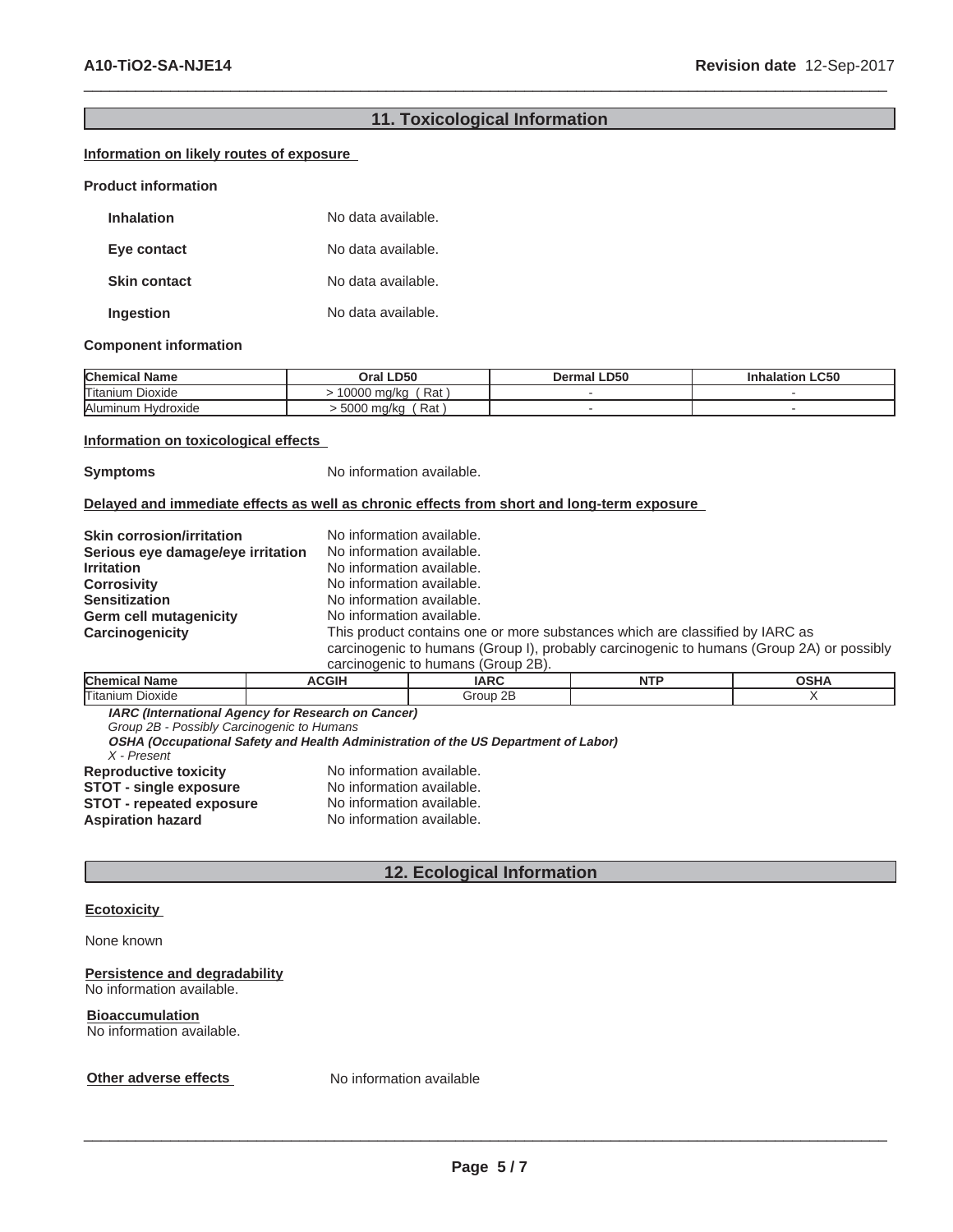#### **13. Disposal Considerations**

 $\_$  ,  $\_$  ,  $\_$  ,  $\_$  ,  $\_$  ,  $\_$  ,  $\_$  ,  $\_$  ,  $\_$  ,  $\_$  ,  $\_$  ,  $\_$  ,  $\_$  ,  $\_$  ,  $\_$  ,  $\_$  ,  $\_$  ,  $\_$  ,  $\_$  ,  $\_$  ,  $\_$  ,  $\_$  ,  $\_$  ,  $\_$  ,  $\_$  ,  $\_$  ,  $\_$  ,  $\_$  ,  $\_$  ,  $\_$  ,  $\_$  ,  $\_$  ,  $\_$  ,  $\_$  ,  $\_$  ,  $\_$  ,  $\_$  ,

#### **Waste treatment methods**

| Disposal of wastes     | Disposal should be in accordance with applicable regional, national and local laws and<br>regulations. |
|------------------------|--------------------------------------------------------------------------------------------------------|
| Contaminated packaging | Disposal should be in accordance with applicable regional, national and local laws and<br>regulations. |

#### **14. Transport Information**

| DOT         | Not regulated |
|-------------|---------------|
| ICAO (air)  | Not regulated |
| <b>IATA</b> | Not regulated |
| <b>IMDG</b> | Not regulated |
| <b>RID</b>  | Not regulated |
| ADR         | Not regulated |

| 15. Regulatory information       |                |  |
|----------------------------------|----------------|--|
| <b>International Inventories</b> |                |  |
| TSCA                             | Complies       |  |
| <b>DSL/NDSL</b>                  | Complies       |  |
| <b>EINECS/ELINCS</b>             | Complies       |  |
| <b>ENCS</b>                      | Complies       |  |
| <b>IECSC</b>                     | Complies       |  |
| <b>KECL</b>                      | Not Determined |  |
| <b>PICCS</b>                     | Complies       |  |
| <b>AICS</b>                      | Complies       |  |
|                                  |                |  |

#### **Legend:**

 **TSCA** - United States Toxic Substances Control Act Section 8(b) Inventory

 **DSL/NDSL** - Canadian Domestic Substances List/Non-Domestic Substances List

 **EINECS/ELINCS** - European Inventory of Existing Chemical Substances/European List of Notified Chemical Substances

 **ENCS** - Japan Existing and New Chemical Substances

 **IECSC** - China Inventory of Existing Chemical Substances

 **KECL** - Korean Existing and Evaluated Chemical Substances

 **PICCS** - Philippines Inventory of Chemicals and Chemical Substances

 **AICS** - Australian Inventory of Chemical Substances

#### **US Federal Regulations**

#### **SARA 313**

Section 313 of Title III of the Superfund Amendments and Reauthorization Act of 1986 (SARA). This product does not contain any chemicals which are subject to the reporting requirements of the Act and Title 40 of the Code of Federal Regulations, Part 372

**SARA 311/312 Hazard Categories**

| <b>Acute Health Hazard</b>        | No. |
|-----------------------------------|-----|
| <b>Chronic Health Hazard</b>      | No. |
| <b>Fire Hazard</b>                | No. |
| Sudden release of pressure hazard | No. |
| <b>Reactive Hazard</b>            | No. |
|                                   |     |